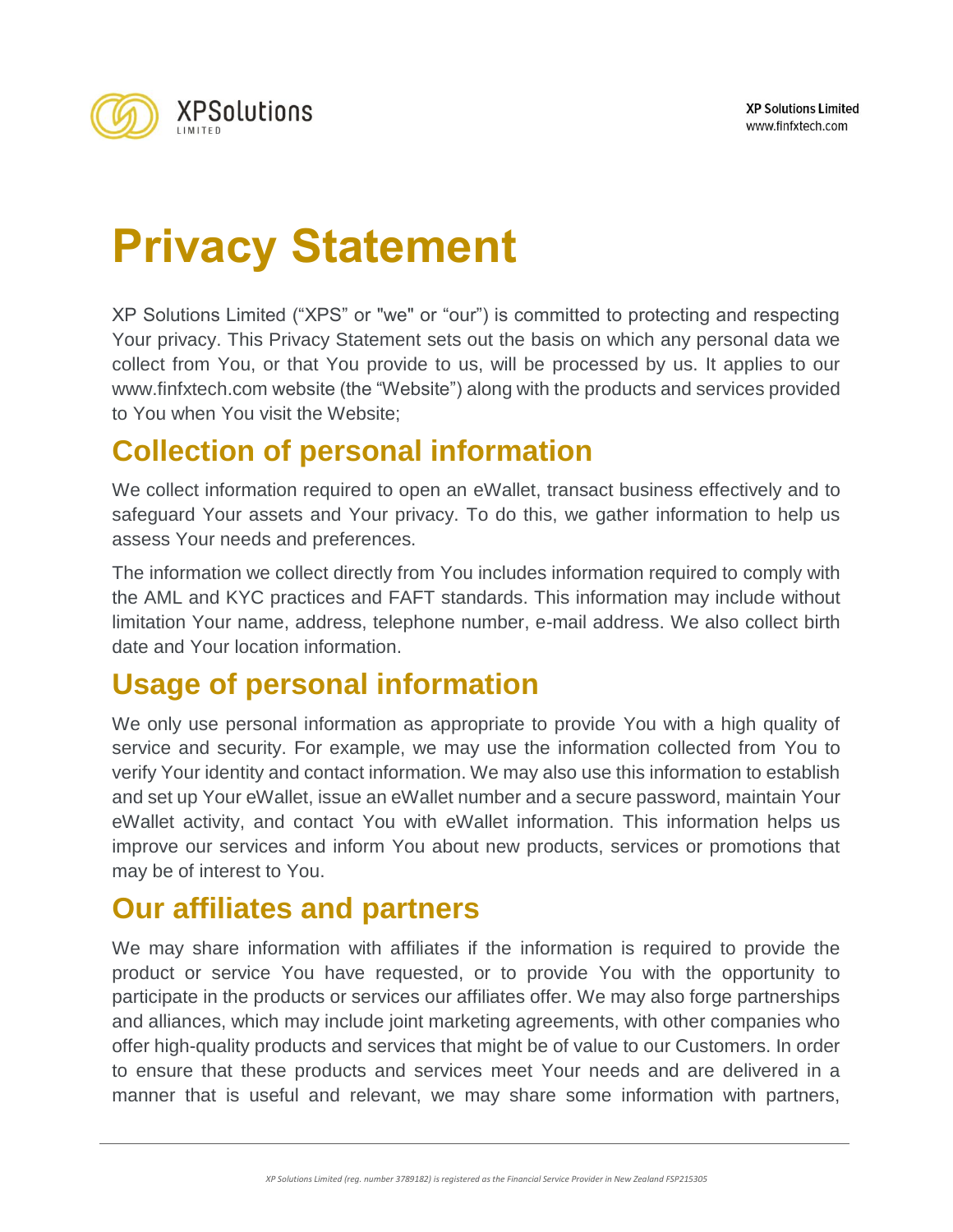

affiliates and alliances. This allows them to better understand the offers that are most relevant and useful to Yourself. The use of your personal information is limited to the purposes identified in our relationship with the partner or affiliate.

### **Non-affiliated third parties**

We do not sell, license, lease or otherwise disclose Your personal information to any third party for any reason, except as described below.

We reserve the right to disclose Your personal information to third parties when required to do so by law to regulatory, law enforcement or other government authorities. We may also disclose Your information as necessary to credit reporting or collection agencies. We may also disclose Your information to non-affiliated third parties if it is necessary to protect the XPS's rights or property.

To help us improve our services to You, we may engage another business to help us to carry out certain internal functions such as eWallet processing, fulfillment, client service, client satisfaction surveys or other data collection activities relevant to our business. We may also provide a party with Customer information from our database to help us to analyze and identify Customer needs and notify Customers of product and service offerings. Use of the shared information is strictly limited to the performance of the task we request and for no other purpose. All third parties with which we share personal information are required to protect personal information in a manner similar to the way we protect personal information.

## **Restriction of responsibility**

If at any time You choose to purchase a product or service offered by another company, any personal information You share with that company will no longer be controlled under our Privacy Statement. We are not responsible for the privacy policies or the content of sites we link to and have no control of the use or protection of information provided by You or collected by those sites. Whenever You elect to link to a co-branded Web site or to a linked Web site, You may be asked to provide registration or other information. Please note that the information You are providing is going to a third party, and You should familiarize Yourself with the privacy policy provided by that third party.

## **Opting out of disclosure of non-public personal information**

You may direct us not to disclose non-public personal information to certain non-affiliated third parties. To opt out of sharing non-public personal information with non-affiliated third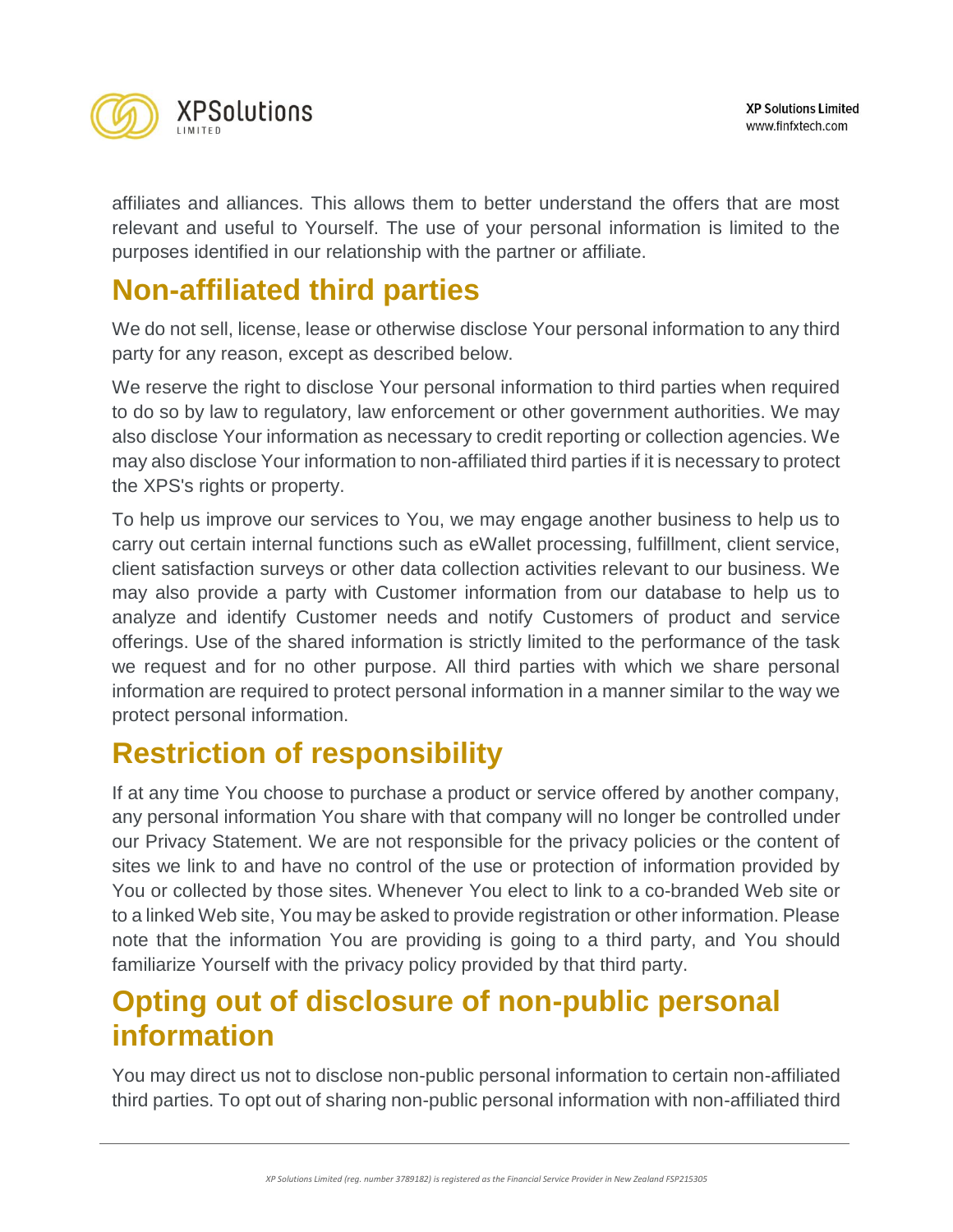

parties, please contact a client service representative. An opt-out election must be made for each separate eWallet You hold with us.

### **Use of cookies**

We use cookies to assist us in securing Your activities and to enhance the performance of our Website. (Cookies are small text files sent from the Web server to Your computer.) Cookies used by us do not contain any personal information, nor do they contain eWallet or password information. They merely allow the site to recognize that a page request comes from someone who has already logged on.

We may share Website usage information about visitors to the Website with reputable advertising companies for targeting our Internet banner advertisements on this site and other sites. For this purpose, pixel tags (also called clear gifs or web beacons) may be used to note the pages You've visited. The information collected by the advertising company through the use of these pixel tags is not personally identifiable.

To administer and improve our Website, we may use a third party to track and analyze usage and statistical volume information including page requests, form requests, and click paths. The third party may use cookies to track behavior and may set cookies on behalf of us. These cookies do not contain any personally identifiable information.

#### **Communications**

Unless otherwise indicated for a particular service, any communications or material of any kind that You e-mail or otherwise transmit through the services, including information, data, questions, comments or suggestions will be treated as non-proprietary and nonconfidential.

By accepting our Terms of Use You agree for us to us to use Your Communications in any way we think fit, either on the Website or elsewhere, with no liability or obligation to You. We are free to use any idea, concept, know-how or technique or information contained in Your Communications for any purpose including, but not limited to, developing and marketing products.

We are entitled, but not obligated, to review or retain your Communications.

We may monitor your Communications to evaluate the quality of service You receive, Your compliance with our Terms of Use, the security of the Website, or for other reasons. You agree that such monitoring activities will not entitle You to any cause of action or other right with respect to the manner in which we monitor Your Communications. In no